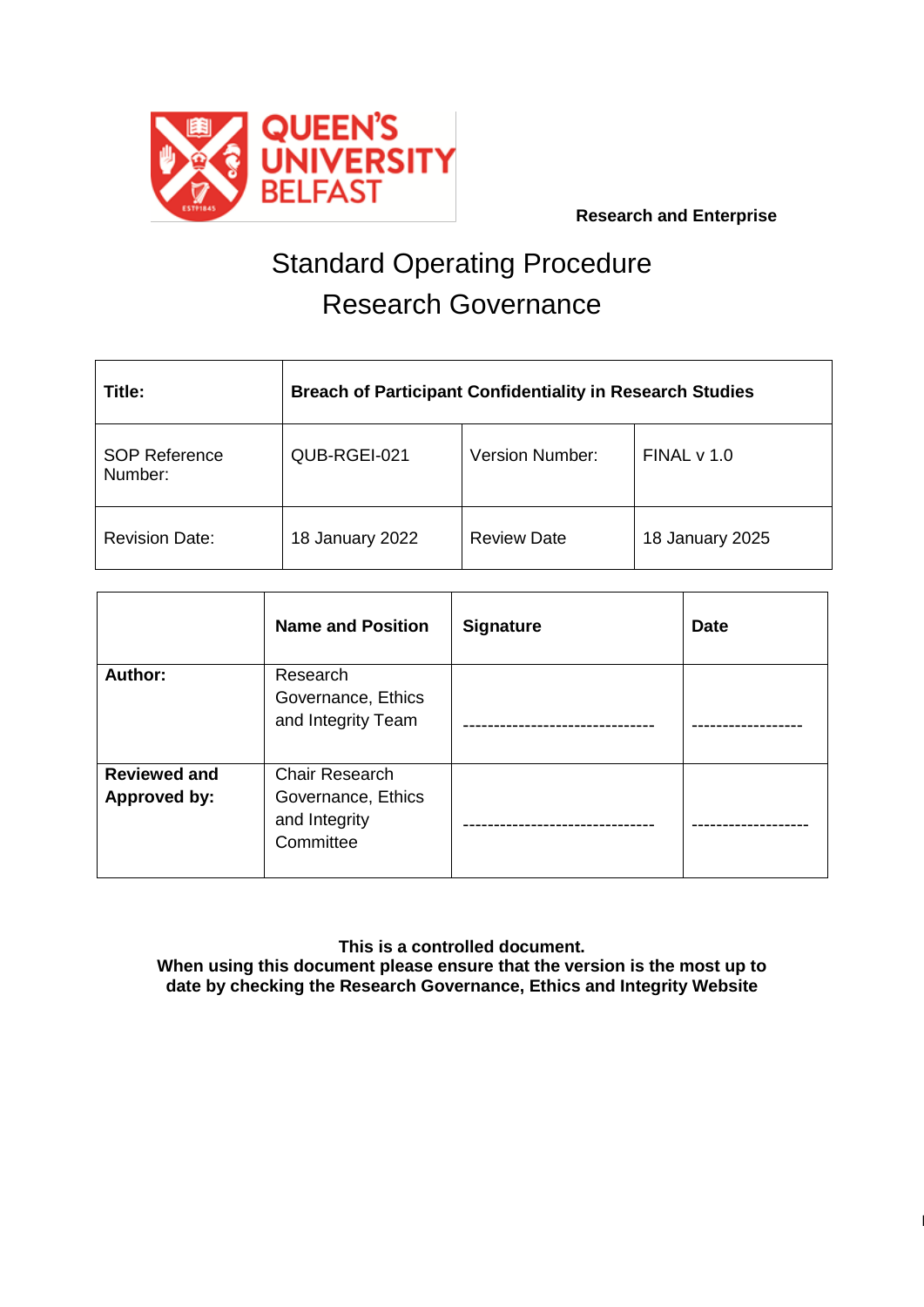# **Do Not Copy**

# Revision Log

| Previous<br>Version<br>number | Date of<br>Review/Modification | Reason for<br>Review/Modification | <b>New Version Number</b> |
|-------------------------------|--------------------------------|-----------------------------------|---------------------------|
|                               |                                |                                   |                           |
|                               |                                |                                   |                           |
|                               |                                |                                   |                           |
|                               |                                |                                   |                           |
|                               |                                |                                   |                           |
|                               |                                |                                   |                           |
|                               |                                |                                   |                           |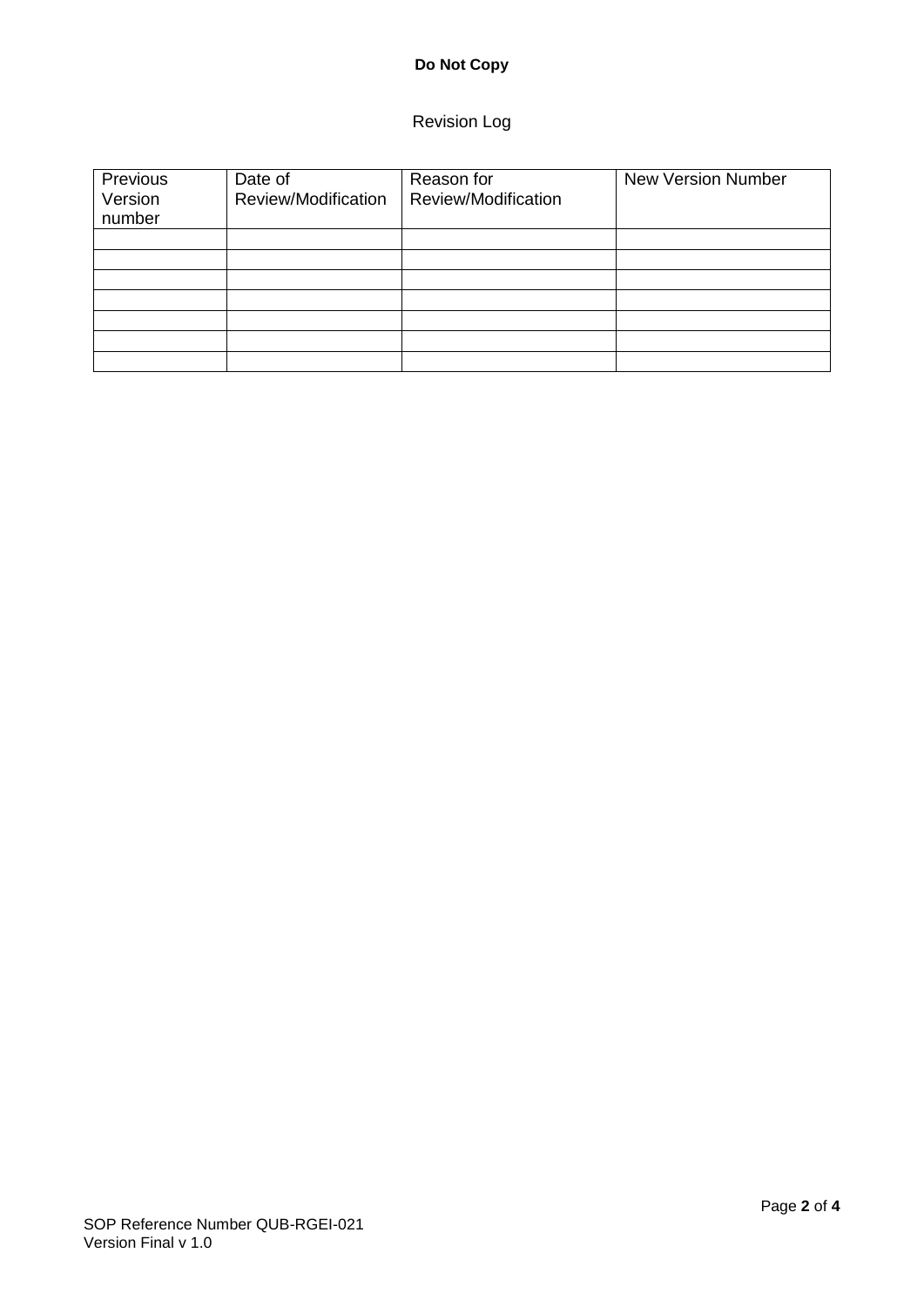## **1. Purpose**

This Standard Operating Procedure (SOP) describes the process to be followed by researchers in the event of personal identifiable information being received on University premises, where this receipt has not been explicitly addressed in the study Information Sheet and Consent Form. It also describes the process to follow if personal identifiable information is transferred from the University to another organisation, where this transfer has not been explicitly addressed in the study Information Sheet and Consent Form.

Both these situations would be classed as a data breach and require immediate reporting.

## **2. Procedure**

## **2.1 Data Breach from QUB to another organisation or internally within QUB**

Where the data breach originated from the University, then the University's Data Breach Policy must be followed. Details of this can be found at: [https://www.qub.ac.uk/about/Leadership-and-structure/Registrars-Office/Information-](https://www.qub.ac.uk/about/Leadership-and-structure/Registrars-Office/Information-Compliance-Unit/Data-Protection/report-data-breach/)[Compliance-Unit/Data-Protection/report-data-breach/.](https://www.qub.ac.uk/about/Leadership-and-structure/Registrars-Office/Information-Compliance-Unit/Data-Protection/report-data-breach/) Relevant forms can also be sourced here. In the context of a research study, the Chief Investigator is the individual who should report the incident to the data breach inbox  $(d \text{atabreak} \otimes \text{qub} \cdot \text{ac.uk})$ . Where the breach is identified by a member of the research team, that person must report the breach immediately to the Chief Investigator for onward reporting.

If the University is the sponsor for the research, then the Research Governance, Ethics and Integrity team should also be notified of the breach (researchgovernance@qub.ac.uk).

#### **2.2 Data Breach from external organisation to QUB**

Where the data breach originated from outside the University the senior member of the research team in the University should report the breach to the study sponsor, who will be responsible for identifying the Data Controller for the study and the relevant procedure to follow.

#### **2.3 Redacting documentation/sample**

If in receipt of a document containing personal identifiable information, where consent for this has not been given, these data should be returned to the sender for redaction. If the document was received via email, once returned the original email and the returned email should be deleted. The data breach should be reported as per 2.2.

If a sample is received with participant identifiers, the sample must be relabelled with the allocated anonymised study identification code. Care must be taken to obliterate the participant details. If it is not possible to obtain the anonymised study ID code, a temporary unique identifier should be assigned. The data breach should be reported as per 2.2.

If it has been necessary to assign a temporary unique identifier, ensure that everything is updated once the correct study number has been obtained.

You should then process the documentation and/or sample as per the study protocol.

#### **3. References**

QUB Data Breach Policy and Forms: [https://www.qub.ac.uk/about/Leadership-and](https://www.qub.ac.uk/about/Leadership-and-structure/Registrars-Office/Information-Compliance-Unit/Data-Protection/report-data-breach/)[structure/Registrars-Office/Information-Compliance-Unit/Data-Protection/report-data-breach/](https://www.qub.ac.uk/about/Leadership-and-structure/Registrars-Office/Information-Compliance-Unit/Data-Protection/report-data-breach/)